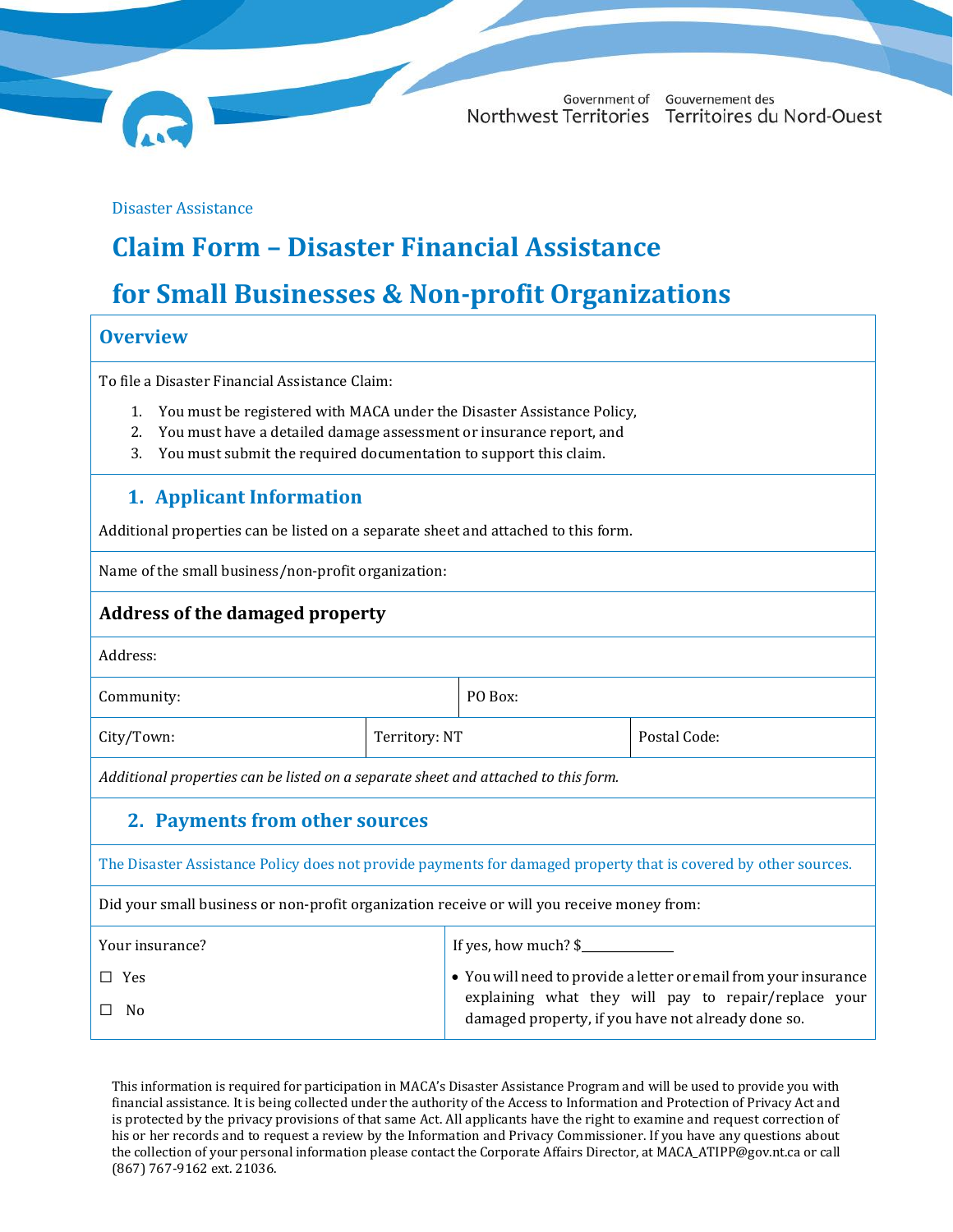Government of Gouvernement des<br>Northwest Territories Territoires du Nord-Ouest

| Donations?                                                 | If yes, what was the total amount? \$                     |  |  |  |  |
|------------------------------------------------------------|-----------------------------------------------------------|--|--|--|--|
| $\Box$ Yes                                                 | From Where did you receive donations?                     |  |  |  |  |
| $\square$ No                                               |                                                           |  |  |  |  |
| Other government programs (federal territorial,<br>other)? | If yes, how much? \$<br>What is the name of this program? |  |  |  |  |
| $\square$ Yes                                              |                                                           |  |  |  |  |
| $\square$ No                                               |                                                           |  |  |  |  |
| Another source?<br>$\square$ Yes<br>$\square$ No           | If yes, how much? \$<br>What is the name of this source?  |  |  |  |  |
| Settlement of a legal claim?                               |                                                           |  |  |  |  |
| $\square$ Yes                                              | If yes, how much? \$                                      |  |  |  |  |
| $\square$ No                                               |                                                           |  |  |  |  |
| 3. Measures to prevent damage                              |                                                           |  |  |  |  |
| Did you put measures in place to prevent damage?           | What date did you put them in place (yyyy/mm/dd)?         |  |  |  |  |
| $\square$ Yes                                              |                                                           |  |  |  |  |
| $\square$ No                                               |                                                           |  |  |  |  |
| What measures did you put in place? Select all that apply. |                                                           |  |  |  |  |
| $\Box$ Moving items to higher grounds                      |                                                           |  |  |  |  |
| $\Box$ Board up doors and windows                          |                                                           |  |  |  |  |
| $\Box$ Build a dike, backfill, or rock fill                |                                                           |  |  |  |  |
| $\Box$ Dig a ditch                                         |                                                           |  |  |  |  |
| $\Box$ Install or monitor of pumps                         |                                                           |  |  |  |  |
| $\Box$ Other. Please explain:                              |                                                           |  |  |  |  |
|                                                            |                                                           |  |  |  |  |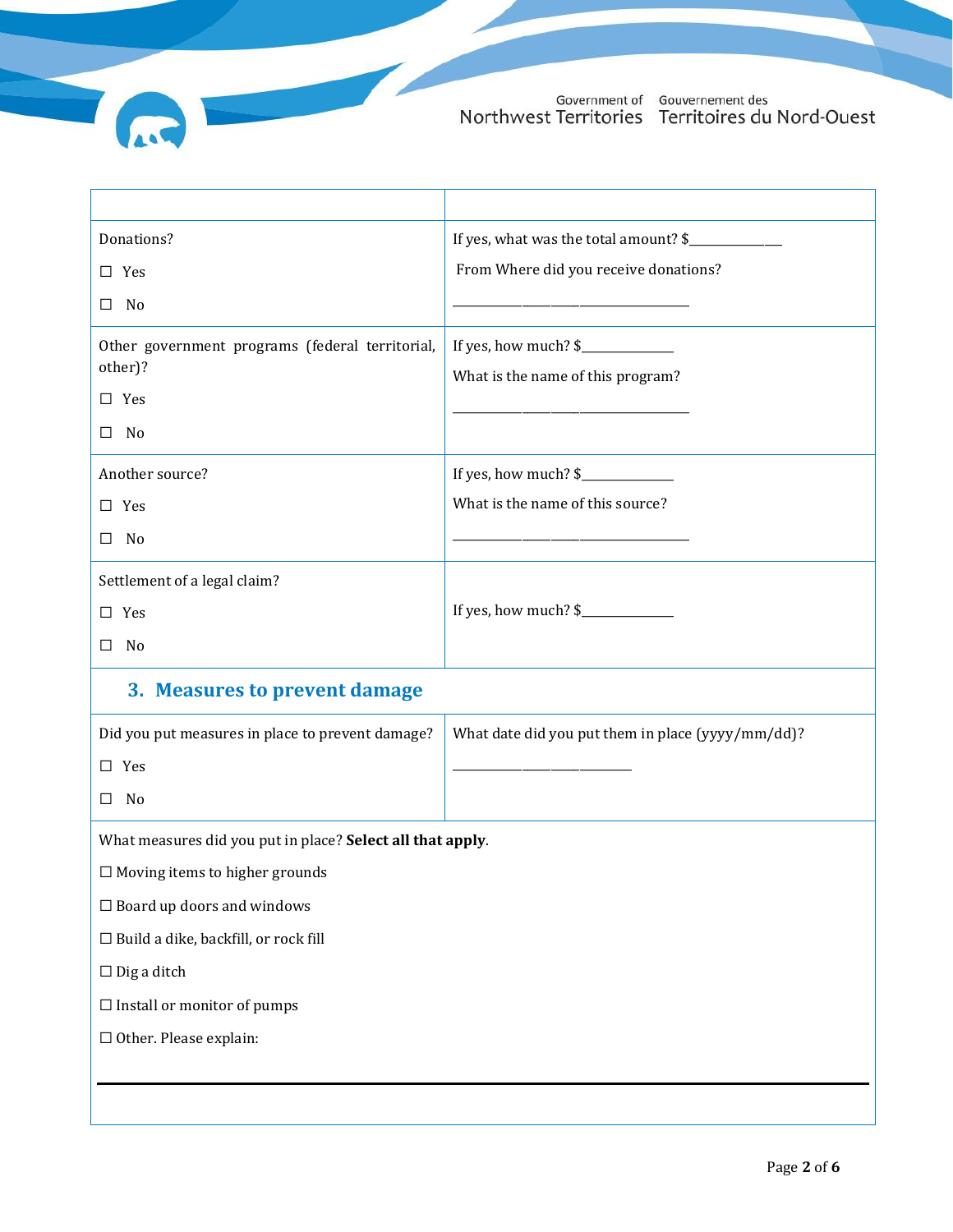

Do you have expenses for putting measures in place to prevent damage?

#### ☐ Yes – **Add your expenses in section [5](#page-3-0) '[Expenses](#page-3-0) '.**

☐ No

#### **4. Cleanup log**

Did you pay a contractor or a company to clean your small business or non-profit organization?

#### ☐ Yes – **Add your expenses in section [5](#page-3-0) '[Expenses](#page-3-0) '.**

☐ No

Did you rent equipment (e.g., pumps, humidifier, dumpsters, etc.) to clean your small business or non-profit organization?

☐ Yes – **Add your expenses in section [5](#page-3-0) '[Expenses](#page-3-0) '.**

☐ No

Did you pay employees to cleanup your small business or non-profit organization?

☐ Yes – **Please fill the cleanup log.**

☐ No

If yes, please fill the cleanup and disinfection log below. If you need additional space, please provide a separate table outlining the additional information.

| Name<br>individuals | <b>Hours</b><br>worked | <b>Description of work</b> | Total (\$) |
|---------------------|------------------------|----------------------------|------------|
|                     |                        |                            |            |
|                     |                        |                            |            |
|                     |                        |                            |            |
|                     |                        |                            |            |
|                     |                        |                            |            |
|                     |                        |                            |            |
|                     |                        | of                         |            |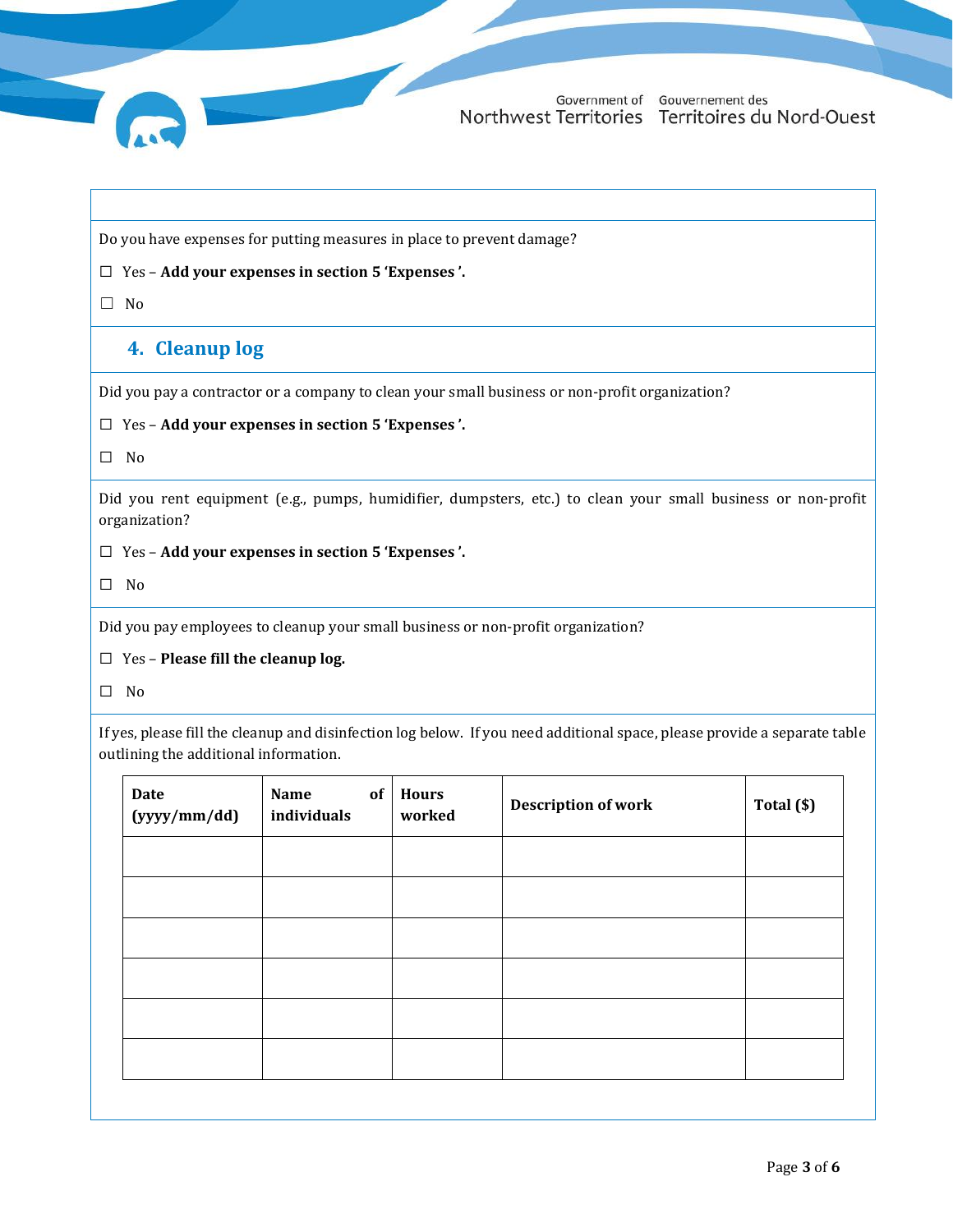Government of Gouvernement des Northwest Territories Territoires du Nord-Ouest

#### <span id="page-3-0"></span>**5. Expenses**

Use this section to list your costs for measures taken to prevent damage before the disaster, cleaning up, repairs or replacement of your home, loss of content or inventory, and mitigation enhancements.

All costs must have a proof of payment like a receipt, contractor invoice or quote for work not completed. If you are claiming for salary of employees, attach timesheets and proof of payment.

Number your receipts.

Please see Appendix A for an example of how to list your expenses.

Do you have costs for mitigation enhancements?

☐ Yes

☐ No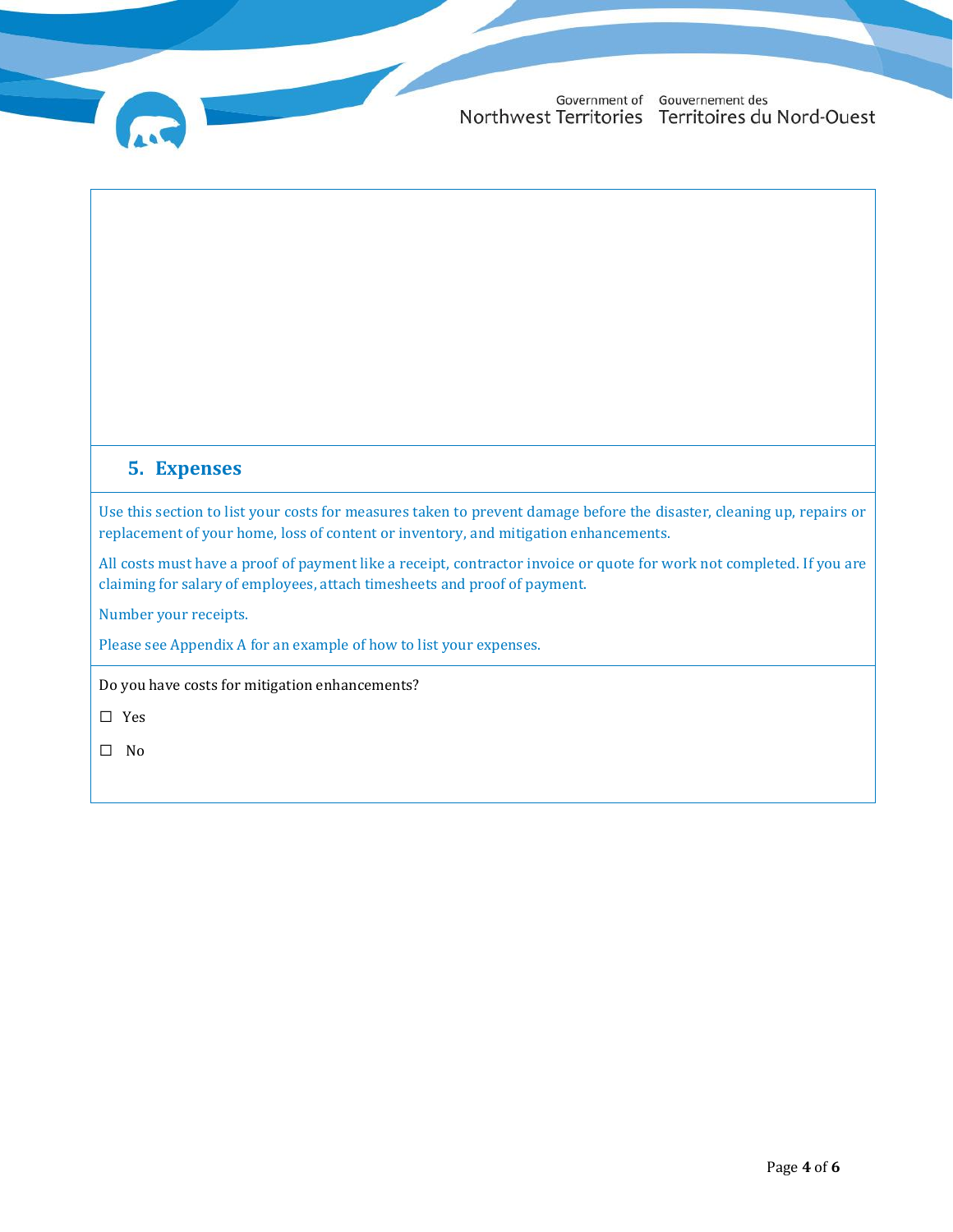

By filling and sending this form to MACA:

- I declare that:
	- $\checkmark$  The statements made in this application are, to the best of my knowledge, information, and belief, true, and
	- ✓ I am not asking for assistance for lost or damaged property as a result of the disaster paid for by another source of funding.
- I agree to:
	- $\checkmark$  Provide MACA with all the information and documents requested for my claim, no later than 30 days after a written request was sent to the small business or non-profit organization,
	- $\checkmark$  Let MACA know if there are any changes to my situation that may change the small business or nonprofit organization's eligibility or my amount of assistance, and
	- $\checkmark$  Repay to the GNWT any payments that the small business or non-profit organization was not eligible to receive.
- I authorize the GNWT to:
	- $\checkmark$  Share the small business or non-profit organization's information with other departments, governments and organizations that are providing assistance for this disaster, and
	- $\checkmark$  Use all information to assess my claim and my community's circumstances after the disaster.

\_\_\_\_\_\_\_\_\_\_\_\_\_\_\_\_\_\_\_\_\_\_\_\_\_\_\_\_\_\_\_\_\_\_\_\_\_\_\_ \_\_\_\_\_\_\_\_\_\_\_\_\_\_\_\_\_\_\_\_\_\_\_\_\_\_

• My consent is valid from the date I signed this form, or in the case that I submitted the form electronically with no signature, from the date I submitted the form. The information contained within related to my property may be used for future claims to determine eligibility of future claims for this property.

Signature of Applicant Date (yyyy/mm/dd)

Government of Gouvernement des Northwest Territories Territoires du Nord-Ouest